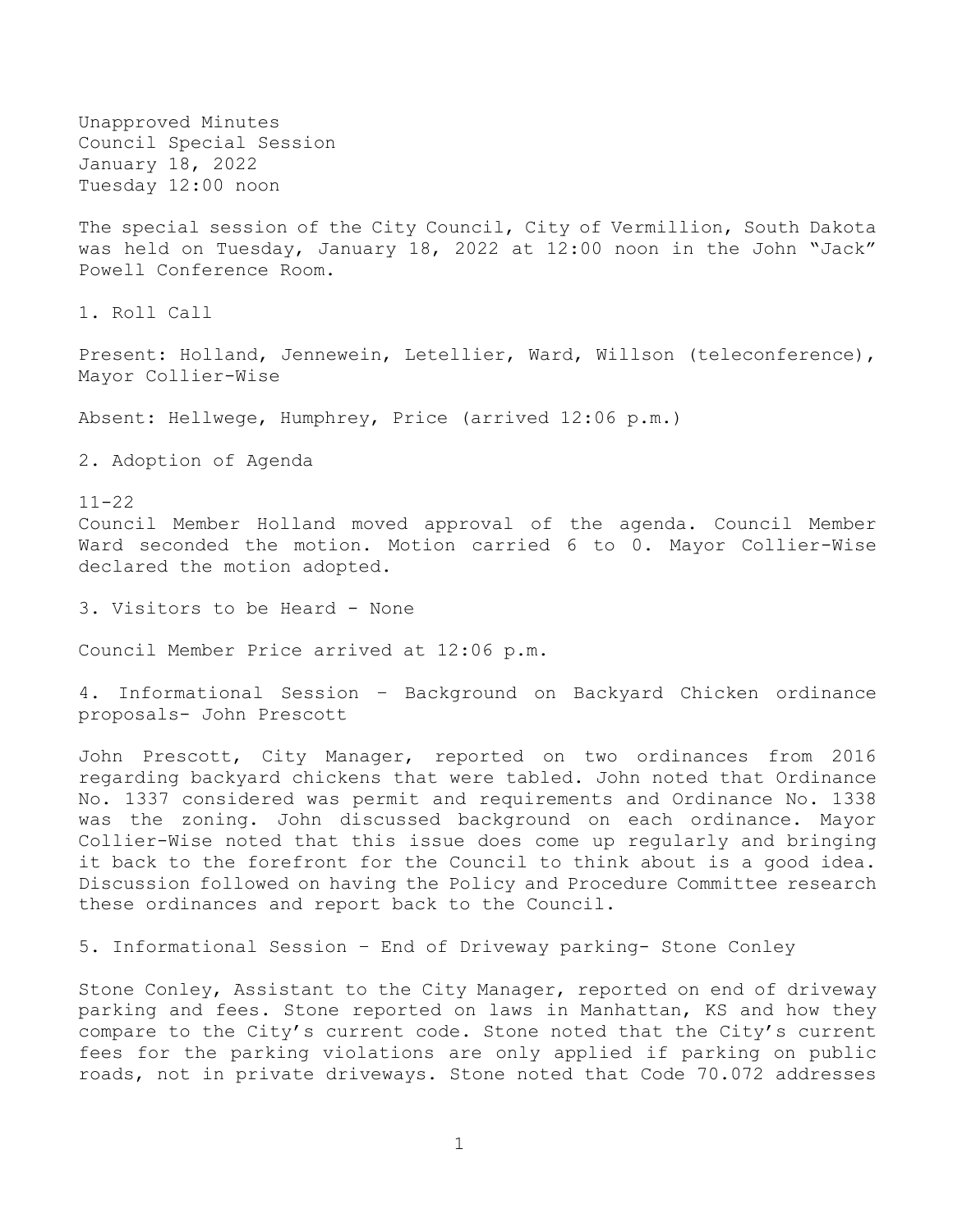parking in front of a private driveway or an alleyway. Discussion followed.

6. Informational Session- City project list – Council Member Rich Holland

Council Member Rich Holland reported on ideas that have come up in previous meetings and creating a working document to keep these ideas in our mind. Holland reviewed the Council's list of project ideas and the progress that has been made. Discussion followed on the different projects.

7. Briefing on the January 18, 2022 City Council Regular Meeting

Council reviewed items on the agenda with City staff. No action was taken.

8. Adjourn

12-22

Council Member Ward moved to adjourn the Council special session at 1:03 p.m. Council Member Price seconded the motion. Motion carried 7 to 0. Mayor Collier-Wise declared the motion adopted.

Dated at Vermillion, South Dakota this 18th day of January, 2022.

THE GOVERNING BODY OF THE CITY OF VERMILLION, SOUTH DAKOTA  $BY$ 

Kelsey Collier-Wise, Mayor

ATTEST:

 $BY$ Katie E Redden, Finance Officer

Unapproved Minutes City Council Regular Session January 18, 2022 Tuesday 7:00 p.m.

The regular session of the City Council, City of Vermillion, South Dakota was called to order on January 18, 2022 at 7:00 p.m. by Mayor Collier-Wise.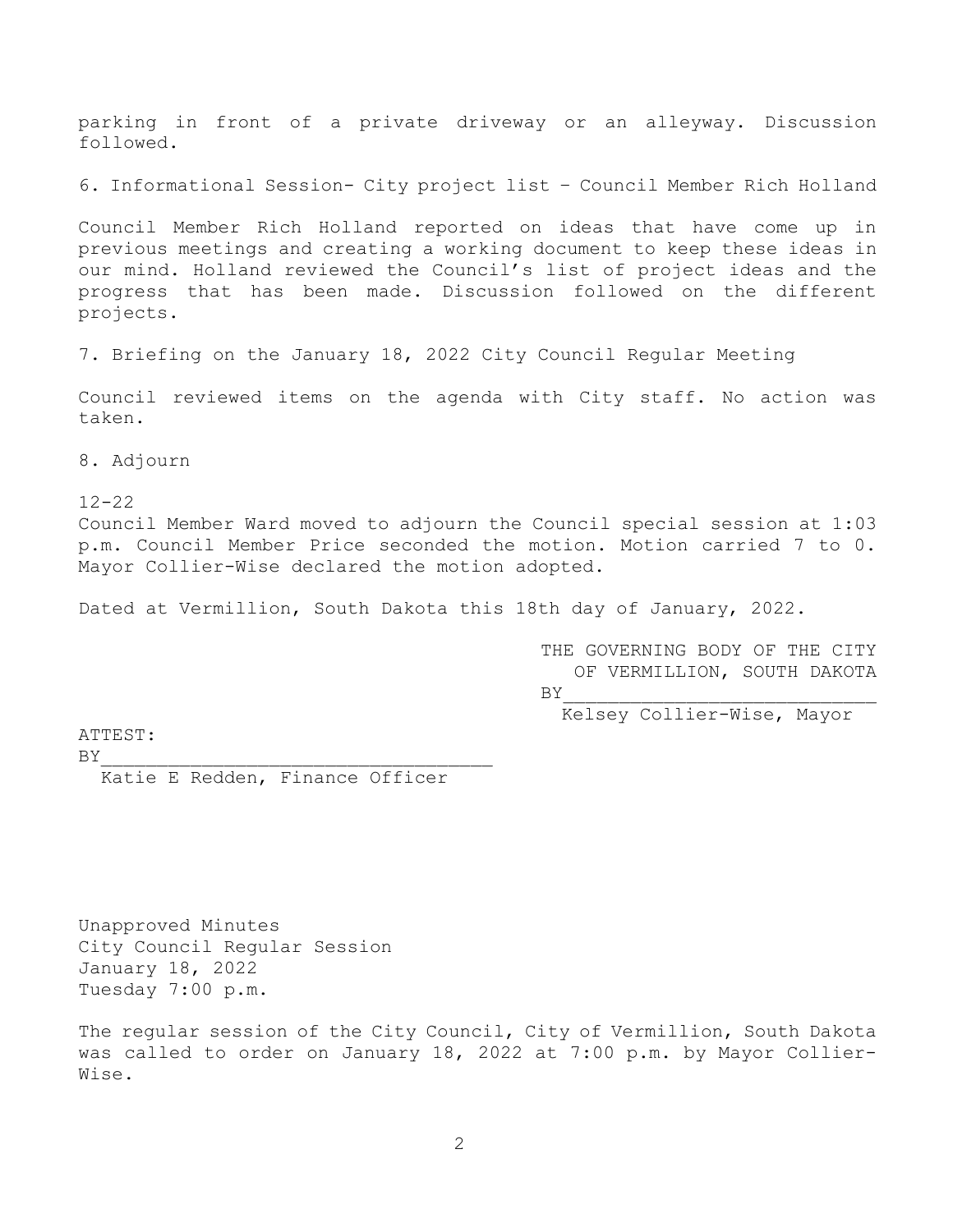1. Roll Call

Present: Hellwege, Holland, Humphrey, Jennewein, Letellier, Price, Ward, Willson, Mayor Collier-Wise

2. Pledge of Allegiance

3. Minutes

A. Minutes of January 3, 2022, Special Meeting and January 3, 2022, Regular Session

13-22

Council Member Holland moved approval of the January 3, 2022, Special Meeting and January 3, 2022 regular session minutes. Council Member Humphrey seconded the motion. Motion carried 9 to 0. Mayor Collier-Wise declared the motion adopted.

4. Adoption of Agenda

#### 14-22

Council Member Hellwege moved approval of the agenda. Council Member Price seconded the motion. Motion carried 9 to 0. Mayor Collier-Wise declared the motion adopted.

5. Visitors to be Heard

Mayor Collier-Wise stated that the COVID-19 cases and hospitalizations are rising in South Dakota and nationwide, largely due to the spread of the more contagious omicron variant. Mayor Collier-Wise noted that there are different options for testing within the City of Vermillion. The University of South Dakota is doing rapid tests in the Muenster University Center from 10:00 a.m. till 2:00 p.m. Monday-Friday, Sanford has a drive through testing clinic Monday-Friday, and Hy-Vee also does scheduled testing throughout the week. She noted that, if you require more information, to call Sanford or Hy-Vee on more details. Mayor Collier-Wise noted that everyone can request four free COVID testing kits throughout the United States Postal Services.

6. Public Hearings

A. Consider a lease of City owned building at 12 Church Street (former Carnegie Library building)

John Prescott, City Manager, reported that the City has leased the former Carnegie Library building at 12 Church Street since 1979. John noted that Minick, Nelson & McCulloch, Attorneys at Law, were the first to lease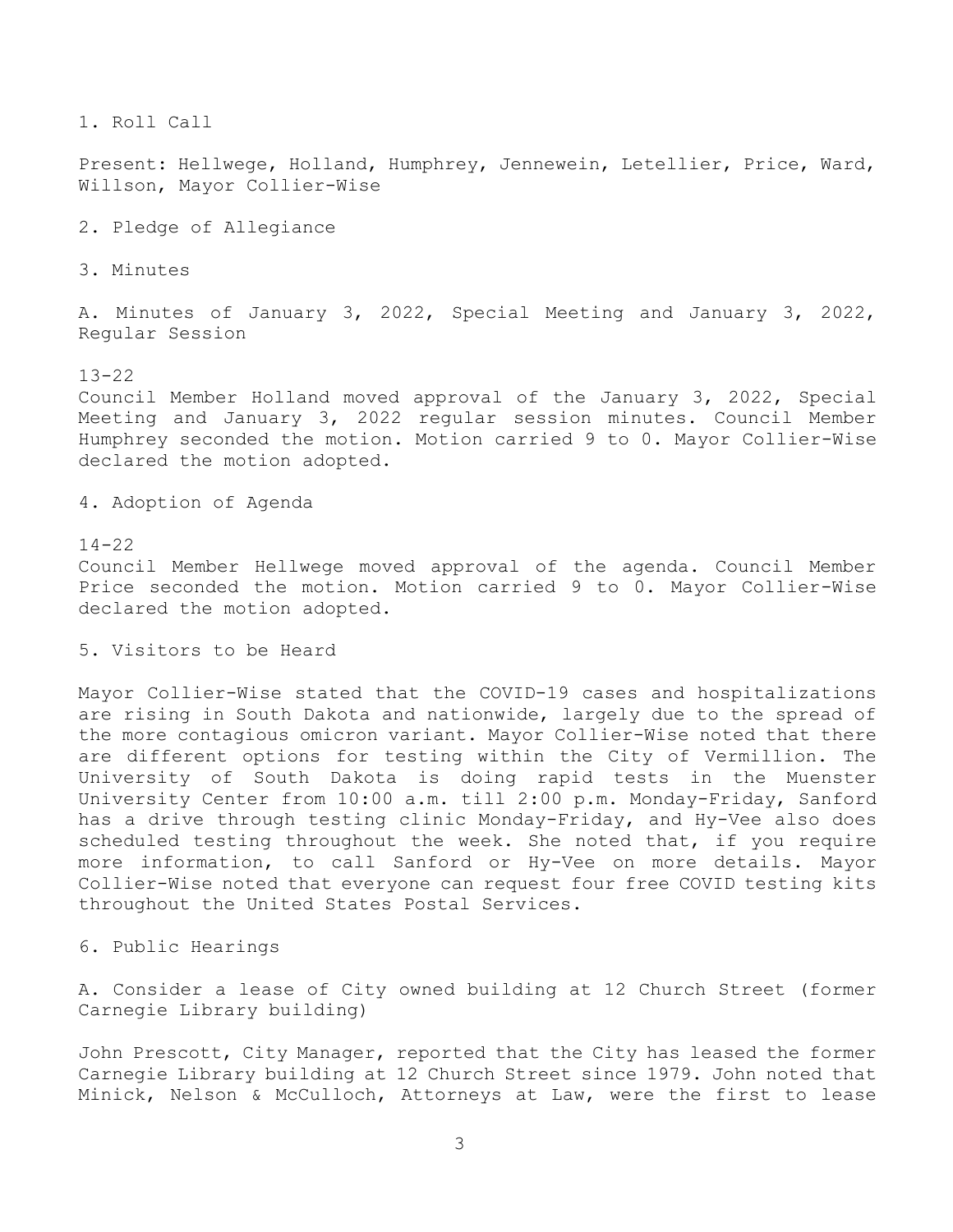the building after the Library moved out. John stated that Mr. McCulloch was a continual tenant from that time until his passing in September. He noted that the lease with Mr. McCulloch expired prior to his death. John noted that the City does not have a current lease with the current tenant. John noted that the leases have been for a three-year term with a series of three-year renewals available. John stated that the proposed lease is for one year and provides for three 3-year renewal options. John noted that the City has the option to discontinue the lease with a six-month notice to the tenant prior to the end of the original term or any of the renewal options and the tenant has the option to end the lease with 90 days notice to the City prior to the end of the original or any of the renewal options. John noted that the tenant is responsible for cleaning the sidewalk, lawn care, all utilities, and insuring the building. John stated that the current rent is \$500 with an increase to \$550 a month and \$600 a month with the second and three-year renewal options.

Council Member Ward inquired on if the Council is obligated to open this type of lease up for bid. John noted that the City is required to have a public hearing, but bids are not required.

15-22 Council Member Holland moved approval of the lease of the City owned building at 12 Church Street. Council Member Hellwege seconded the motion. Motion carried 9 to 0. Mayor Collier-Wise declared the motion adopted.

7. Old Business - None

8. New Business

A. First reading of Ordinance 1453 amending Title 1 General Provisions; Chapter 11: Wards and Boundaries; Section 11.02 Boundaries to establish new ward boundaries to reflect the results of the 2020 Census.

John Prescott, City Manager, reported on Ordinance No. 1453 amending wards and boundaries to reflect the results of the 2020 Census. John noted that the courts have interpreted this as an honest and good faith effort to create districts as equal in population as is practicable. John noted that apportionment with over 10% deviation is often determined to be malapportioned. John stated that the City Council reviewed a potential option to adjust ward boundaries at the noon meeting on January 3, 2022. John noted that the proposed ordinance would move two blocks from the Central ward to the Northeast ward. John noted that the two-block area is bounded by E. Clark Street on the north, N. University Street on the west, E. Cedar Street on the south, and N. Pine Street on the east. John stated that all other ward boundaries in the City would remain the same.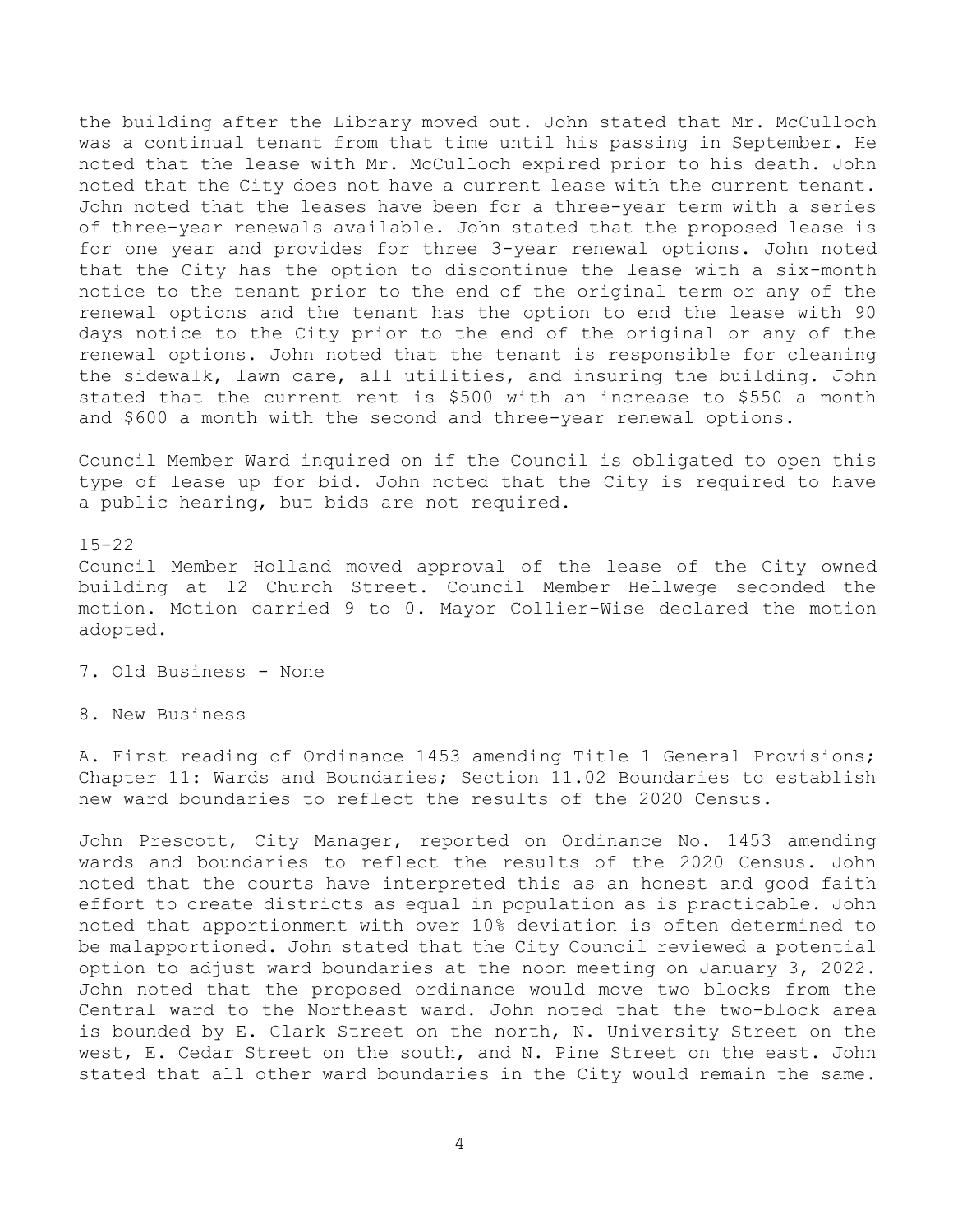16-21 Mayor Collier-Wise read the title to the above-mentioned Ordinance and Council Member Ward moved adoption of the following Resolution:

BE IT RESOLVED that the minutes of this meeting shall show that the title to proposed Ordinance No. 1453 entitled An Ordinance to amend Title 1 General Provisions; Chapter 11: Wards and Boundaries; Section 11.02 Boundaries to establish new ward boundaries to reflect the results of the 2020 Census of the City of Vermillion, South Dakota has been read and the Ordinance has been considered for the first time in its present form and content at this meeting being a regularly called meeting of the Governing Body of the City on this 18th day of January, 2022 at the Council Chambers in City Hall in the manner prescribed by SDCL 9-19-7 as amended.

The motion was seconded by Council Member Hellwege. After discussion the question of adoption of the Resolution was put to a vote of the Governing Body and 9 members voted in favor of and 0 members voted in opposition to the motion. Mayor Collier-Wise declared the motion adopted.

B. Change order #1 for Landfill Cell 6 Construction & Cell 2-3 Closure project.

Jose Domniguez, City Engineer reported on a change order for construction of landfill cell 6 and closure of Cell 2-3. Jose noted that, on September 8, 2020, the City Council entered into an agreement with Burns & McDonnell (Burns) for the design of a new landfill cell and the closure of two landfill cells. Jose noted that, on May 17, 2021, the City Council entered into another agreement with Burns for the construction administration of the landfill construction project that they designed. Jose noted that, on June 7, 2021, the City accepted a bid from Rounds Construction for \$1,389,037.57 for the construction of cell 6 and the closure of cells 2 and 3.

Jose stated that the change order being considered by the City Council is the only, and final, change order for the project. Jose noted that this change order balances out the project and informs the City Council on where the additional expenses, or costs, occurred, but in this instance the change order will be a reduction of the original cost of the project by \$40,111.08. Jose stated that the savings were achieved mainly by minimizing the grading in the project. Jose noted that this project is being paid by a combination of DANR grants and loans, and direct City funds with most of the funds from a DANR loan. Jose noted that the reduction in cost will benefit the City since it will reduce the amount of the loan. The City is paying for the project from the Joint Powers Fund. Jose stated that the new total cost for the City will be \$1,348,926.49.

5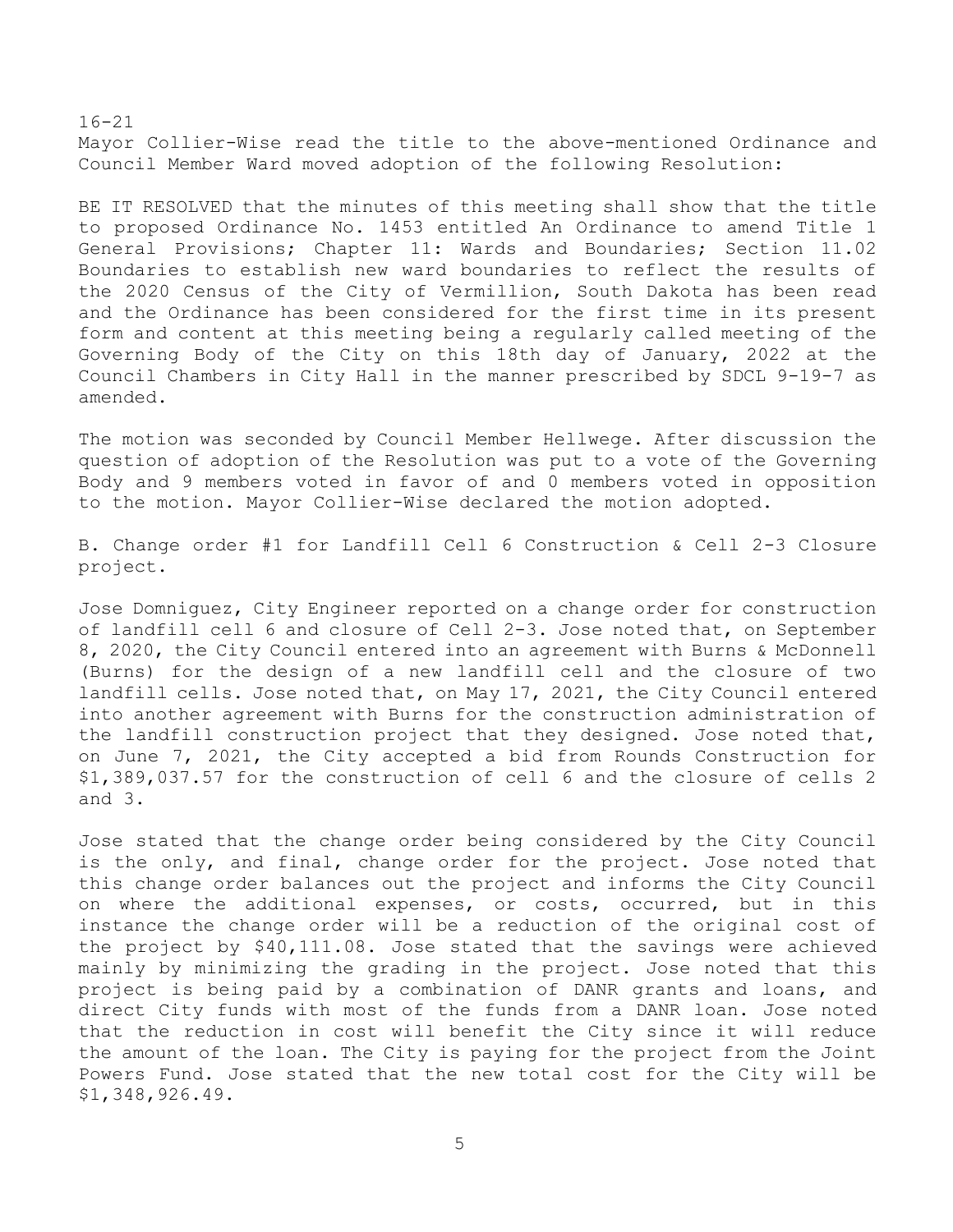Council Member Willson moved approval of Change Order #1 for Landfill Cell 6 Construction & Cell 2-3 Closure project. Council Member Humphrey seconded the motion. Motion carried 9 to 0. Mayor Collier-Wise declared the motion adopted.

C. Resolution Authorizing the purchase of a Fire and EMS Department pumper truck

Jose Dominguez, City Engineer, reported on the resolution to purchase a Fire and EMS Department pumper truck. Jose noted that City staff has been discussing the purchase of this equipment for several years and, based on discussions with vendors, the amount estimated to purchase the equipment has been adjusted a few times. Jose noted that since 2018 prices have continued to climb starting at \$410,000 (2018) to \$825,531 (2022). Jose stated that the City has been warned that prices on the equipment will go up approximately 5% by the end of the month which would increase the price by over \$41,000. Jose stated that staff believes prices will not remain steady and will continue to rise.

Jose stated that staff has been working with a few vendors to create the most fiscally responsible and useful piece of equipment for the City. Jose noted that staff would like to take advantage of an attractive Sourcewell (formerly known as National Joint Powers Alliance) bid with Rosenbauer. Jose noted that, in July 2010, state law changed allowing purchases to be made off other governmental entity bids or cooperative agreements outside of the state. Jose noted that the quote received from Rosenbauer was for the construction of a pumper truck with a Rosenbauer Commander Chassis for \$825,531.00. Jose stated that, as part of the quote, the City would receive a \$12,500 deduction from the total cost if the chassis is paid when delivered to the body installer with the cost of the chassis at \$325,494.00. Jose noted that the local dealer for Rosenbauer, Heiman Fire Equipment, from Sioux Falls, has agreed to honor the Sourcewell price for a pumper truck meeting the City specifications. Jose noted that the Equipment Replacement Fund will pay for a portion of this equipment in 2022 which would then lower the amount required for the purchase in 2023.

# 18-22 After reading the same once, Council Member Holland moved adoption of the following:

RESOLUTION AUTHORIZING THE PURCHASE OF A FIRE DEPARTMENT PUMPER TRUCK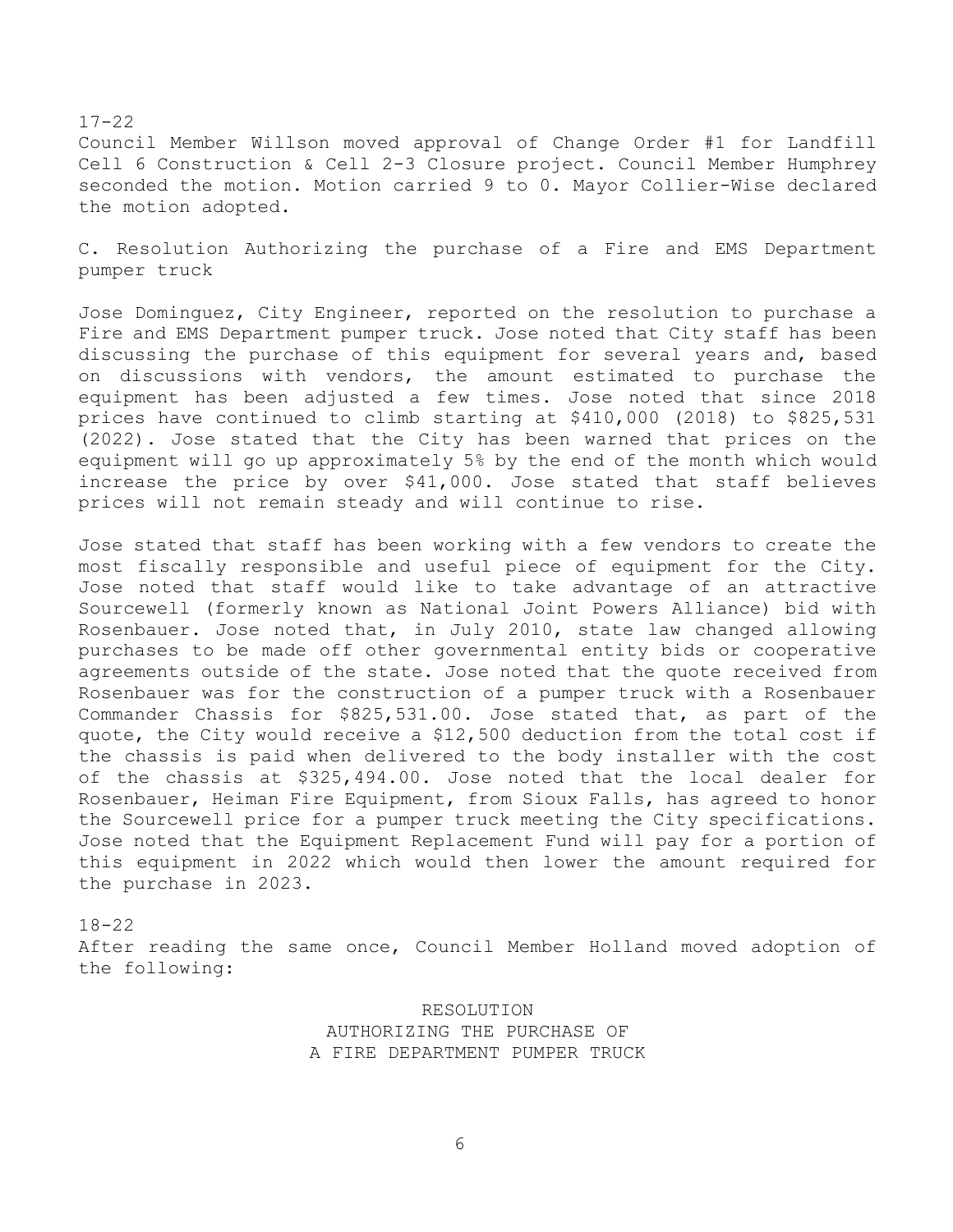WHEREAS, SDCL 5-18A-37 authorizes a governmental entity to enter into agreements with purchasing agents in any other state for purchases under a joint agreement or contract at the accepted bid price and the concurrence of said bidder; and

WHEREAS, the City of Vermillion has reviewed and determined that the bid awarded by Sourcewell (formerly known as the National Joint Powers Alliance) for a pumper truck from Rosenbauer's dealer, Heiman Fire Equipment, Sioux Falls, SD, in the amount of \$825,531.00 offers an advantageous price to the City for said item.

NOW, THEREFORE, BE IT RESOLVED, by the Governing Body of the City of Vermillion, South Dakota that the City Manager or the City Finance Officer is hereby authorized to purchase a new Rosenbauer Pumper, complete with Rosenbauer Commander Chassis from Heiman Fire Equipment, of Sioux Falls, South Dakota for a price of \$825,531.

Dated at Vermillion, South Dakota this 18th day of January, 2022.

THE GOVERNING BODY OF THE CITY OF VERMILLION, SOUTH DAKOTA  $By$ 

Kelsey Collier-Wise, Mayor

ATTEST:

## $By$ Katie E. Redden, Finance Officer

The motion was seconded by Council Member Price. Discussion followed and the question of the adoption of the Resolution was presented for a vote of the Governing Body. 9 members voted in favor of, and 0 members voted in opposition to the Resolution. Mayor Collier-Wise declared that the Resolution was adopted.

D. Revised Addendum #1 to County and City Building Construction and Use Agreement for Joint Law Enforcement Center for custodial services.

John Prescott, City Manager, reported that the City and County have traditionally employed an individual who cleans the Law Enforcement Center. John noted that a portion of the wage is paid by the City through the Police Department budget and the 2022 City budget includes funding for approximately 550 hours of wages plus FICA, workers compensation insurance, etc. for this individual. John noted that the balance of the wage is paid by Clay County. John stated that Clay County will be hiring a Facilities Management Director who will oversee this position where currently, the Police Chief and Sheriff oversee this position. John noted that the County has requested the City Council approve Addendum #1 to the Joint Law Enforcement Center Use Agreement where the City pays a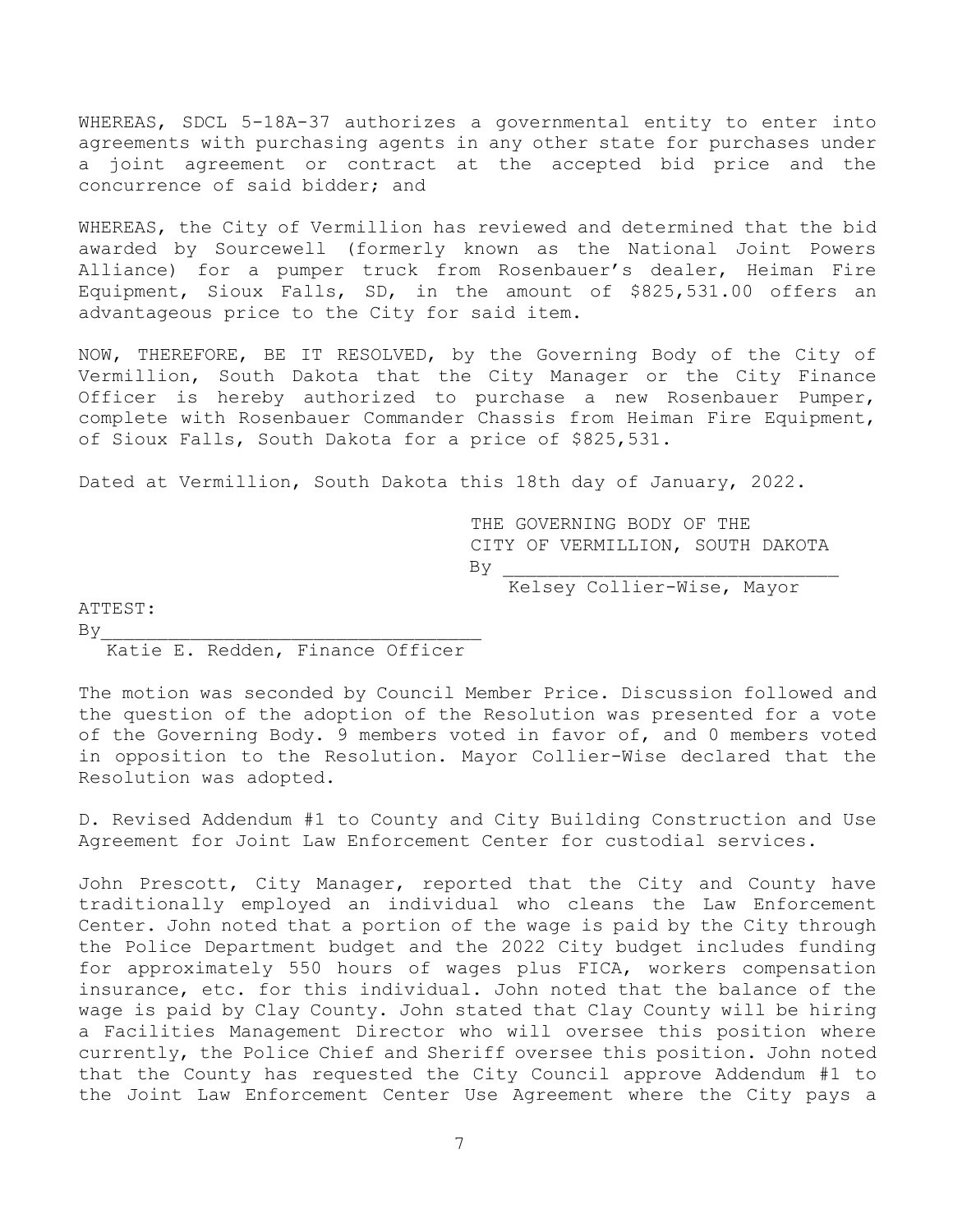total annual fee of \$10,000 to the County in quarterly installments for cleaning services. John noted that since this was presented to the Council on January 3rd the Clay County Commissioners have adjusted two items in the addendum. John noted that one of the two changes provides for the amount to be adjusted annually, where the original addendum said that the amount may be adjusted by mutual agreement annually. John noted that the second change is the final paragraph of the addendum where a 30-day notice is now required for amendments, modifications, or cancellation.

#### 19-22

Council Member Willson moved approval of the Revised Addendum #1 to County and City Building Construction and Use Agreement for Joint Law Enforcement Center for custodial services. Council Member Ward seconded the motion. Motion carried 9 to 0. Mayor Collier-Wise declared the motion adopted.

9. Bid Openings - None

10. City Manager's Report

A. John reported that the City Planning and Zoning Commission and the County Planning Commission will have a joint meeting on Monday, January 24th at 5:30 p.m. in the City Council Chambers. It is a public hearing to consider changes to allowable uses in the A-1 and L-1 zoning in the Joint Jurisdictional area. The Planning Commission will also be meeting on a rezoning of a lot on N. Plum Street from R-4 to R-2.

B. John noted that the Library Board meets this Friday, January 21st at noon at the Library.

C. John reported that the City's Historic Preservation Commission meets on Wednesday, February 2nd at 9:00 a.m. and the Human Relations Commission on Thursday, February 3rd at 5:00 p.m. Both meetings are in the Jack Powell Conference Room at City Hall.

D. John reported on one Raffle notification. The Vermillion High School After Prom Committee is selling \$20 tickets. Winners will be based on the final digit in the score of the two teams in the Super Bowl. There is a \$250 prize for the score at the end of each quarter. Up to 100 tickets will be sold between January 18, 2022 and February 13, 2022. After prizes are paid, the balance of the proceeds will be used to help fund the After Prom event.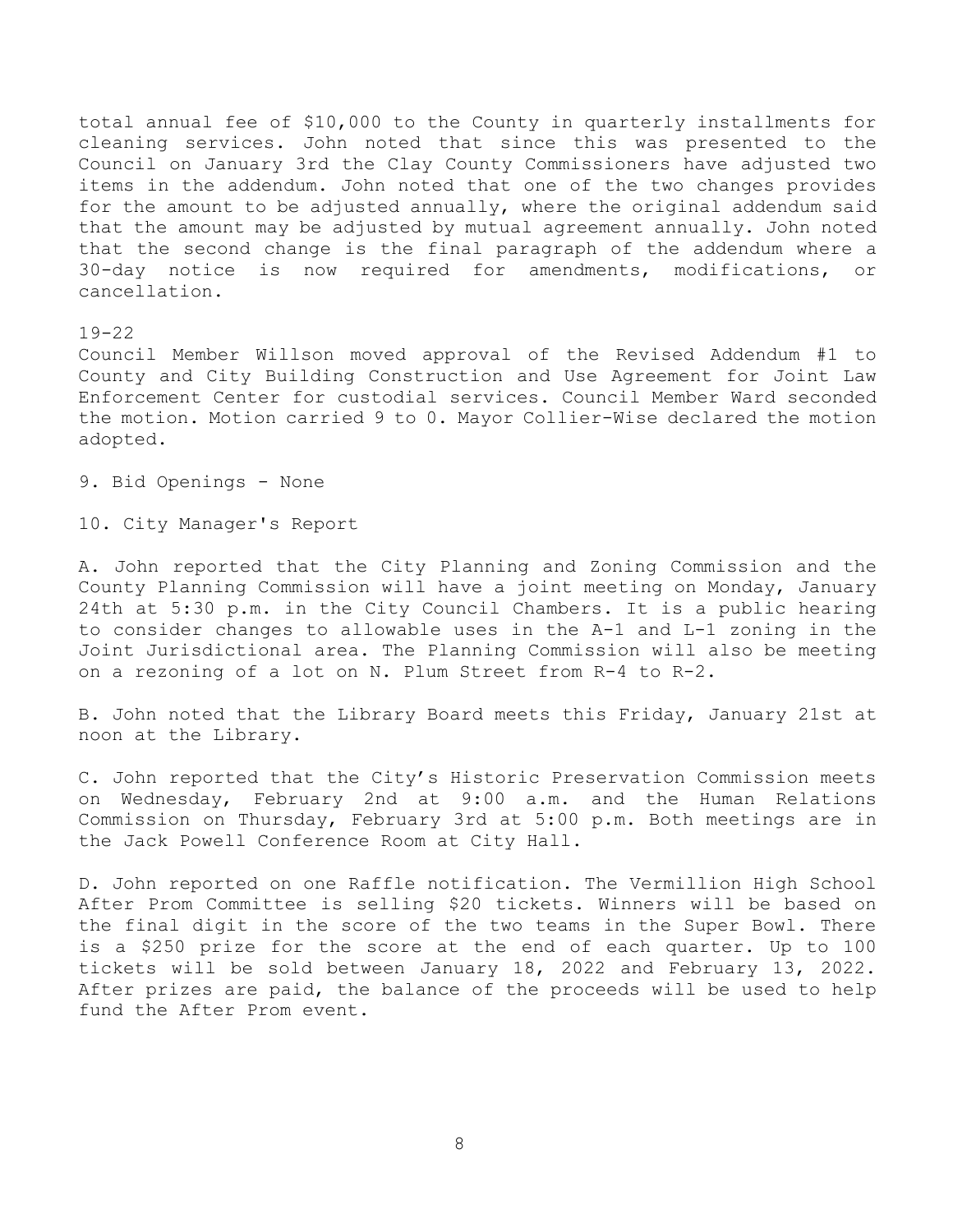## PAYROLL ADDITIONS AND CHANGES

Ambulance: Braxton Schmidt \$2.00/hr on call-\$3.00/hol on call, Tim Sereda \$14.00/hr-\$14.00/training hr-\$21.00/hol hr; Curbside: Kara Mulheron \$17.56/hr

11. Invoices Payable

20-22

Council Member Ward moved approval of the following invoices:

| A & B BUSINESS, INC             | COPIER CONTRACT             | 190.95    |
|---------------------------------|-----------------------------|-----------|
| A.R.K MEDIA ACCOUNTING SERVICES | ADVERTISING                 | 135.00    |
| AMAZON BUSINESS                 | UPS BATTERY BACKUP/PRINTER  | 3,679.42  |
| ARAMARK UNIFORM SERVICES        | UNIFORM CLEANING            | 136.12    |
| <b>BOMGAARS</b>                 | TOOLS                       | 329.97    |
| BOOKPAGE                        | SUBSCRIPTION                | 390.00    |
| CASK & CORK                     | MERCHANDISE                 | 603.00    |
| CENTURYLINK                     | TELEPHONE                   | 1,576.31  |
| CUMMINS CENTRAL POWER, LLC      | HEATER-ENG COOLANT          | 520.87    |
| DAKOTA BEVERAGE                 | MERCHANDISE                 | 4,785.62  |
| DENNY DAVIS                     | REIMBURSE COURSE TUITION    | 104.31    |
| DEPT. ENVIRONMENT NATL RES      | WASTEWATER DISCHARGE FEE    | 10,500.00 |
| DLT SOLUTIONS, INC              | ANNUAL SUBSCRIPTION         | 1,568.00  |
| DUBOIS CHEMICALS                | SODA ASH                    | 7,320.50  |
| ERICKSON SOLUTIONS GROUP        | PROFESSIONAL SERVICES       | 1,860.00  |
| ETHAN GULLIKSON                 | REIMBURSE CDL EXAM/TEST FEE | 130.00    |
| EVAN ROLLING                    | GYM REIMBURSEMENT           | 298.20    |
| FLASHBAY INC                    | FLASH DRIVES                | 459.50    |
| GLOBAL DIST.                    | MERCHANDISE                 | 310.00    |
| GREGG PETERS                    | MANAGERS FEE                | 6,000.00  |
| HANDTEVY                        | SUBSCRIPTION                | 589.16    |
| INGRAM                          | <b>BOOKS</b>                | 37.72     |
| JACKS UNIFORM & EQPT            | NAME PLATE/CARGO PANTS      | 691.90    |
| JOHN A CONKLING DIST.           | MERCHANDISE                 | 3,732.30  |
| JOHNSON BROTHERS OF SD          | MERCHANDISE                 | 4,999.49  |
| JONES FOOD CENTER               | SUPPLIES                    | 150.39    |
| LAYNES WORLD                    | PHOTO/LOCKER PLATES         | 11.50     |
| MIDCONTINENT COMMUNICATION      | CABLE/INTERNET SERVICES     | 1,431.22  |
| MIDWEST ALARM CO                | ALARM MONITORING            | 119.85    |
| NICK ANGLIN                     | REIMBURSE CDL DRIVING TEST  | 95.00     |
| O'REILLY AUTO PARTS             | PARTS                       | 144.75    |
| POWERPHONE, INC                 | ONLINE TRAINING             | 129.00    |
| REPUBLIC NATIONAL DISTRIBUTING  | MERCHANDISE                 | 6,342.13  |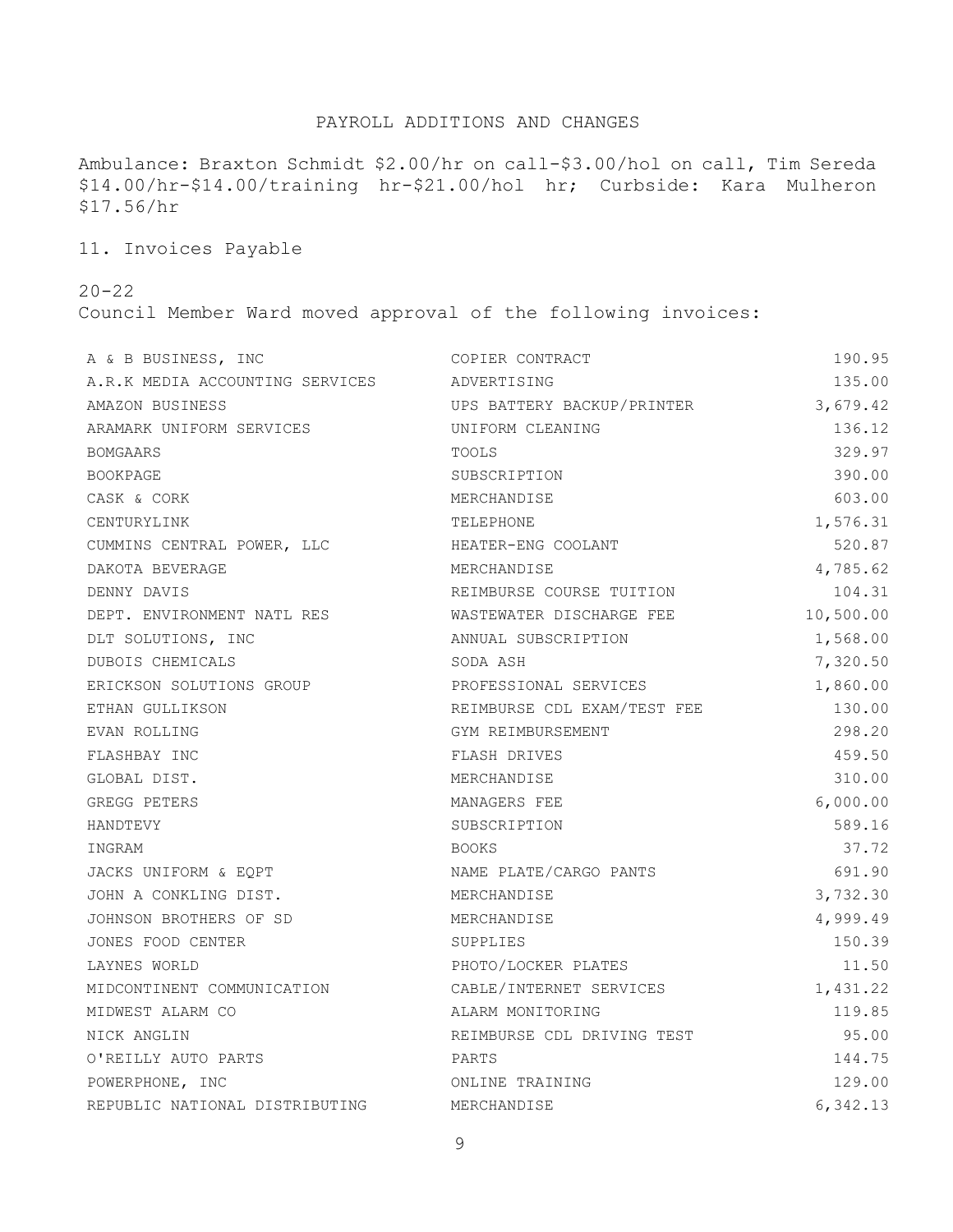| RUNNING SUPPLY, LLC                                  | SUPPLIES                  | 564.91    |
|------------------------------------------------------|---------------------------|-----------|
| SCHINDLER ELEVATOR CORP                              | YEARLY SERVICE CONTRACT   | 2,433.10  |
| SD CITY MGMT ASSOCIATION                             | MEMBERSHIP DUES           | 225.00    |
| SD GOVERNMENTAL HUMAN RESOURCE ASSOC MEMBERSHIP DUES |                           | 25.00     |
| SD MUNICIPAL LEAGUE                                  | MEMBERSHIP DUES           | 5,805.38  |
| SD PUBLIC ASSURANCE ALLIANCE                         | BOILER INSURANCE          | 3,561.04  |
| <b>SECOG</b>                                         | DUES                      | 12,437.00 |
| SOUTHERN GLAZER'S OF SD                              | MERCHANDISE               | 5,817.17  |
| STATE INDUSTRIAL PRODUCTS                            | CHEMICALS                 | 384.06    |
| STEWART OIL-TIRE CO                                  | TIRES/REPAIRS             | 1,547.60  |
| STURDEVANTS AUTO PARTS                               | PARTS                     | 117.02    |
| SYNCB/AMAZON                                         | DVDS/BOOKS                | 282.11    |
| THE GROWLER STATION, INC                             | LICENSING FEE/MAINTENANCE | 749.97    |
| THE LUMBERYARD LLC                                   | MATERIALS                 | 13.09     |
| US POSTMASTER                                        | POSTAGE FOR UTILITY BILLS | 1,100.00  |
| USPS-POC                                             | POSTAGE FOR METER         | 700.00    |
| VERMILLION ACE HARDWARE                              | SUPPLIES                  | 123.10    |
| VERMILLION FORD                                      | PART                      | 8.00      |
| WESCO DISTRIBUTION, INC                              | WIRE                      | 17,905.60 |

2021 INVOICES PAYABLE-JANUARY 18, 2022

| AMAZON BUSINESS              | SUPPLIES         | 221.99    |
|------------------------------|------------------|-----------|
| AMERICINN                    | LODGING          | 231.00    |
| ARAMARK UNIFORM SERVICES     | UNIFORM CLEANING | 318.16    |
| AT&T MOBILITY                | MOBILE HOT SPOTS | 445.17    |
| BENTCO SAFETY EDUCATION, LLC | TRAINING         | 450.00    |
| BLACKSTONE PUBLISHING        | BOOKS            | 88.03     |
| BLUFFS GOLF COURSE           | ACCOUNTS REC     | 50.00     |
| BOUND TREE MEDICAL, LLC      | SUPPLIES         | 1,185.42  |
| BROADCASTER PRESS            | ADVERTISING      | 2,249.89  |
| <b>BUHLS CLEANERS</b>        | MAT/MOP SERVICE  | 515.16    |
| BUREAU OF ADMINISTRATION     | TELEPHONE        | 382.51    |
| BUTCH'S PROPANE INC          | PROPANE          | 2,208.43  |
| BUTLER COUNTY LANDFILL, INC  | TIRES            | 5, 912.43 |
| BUTLER MACHINERY CO.         | REPAIRS/PARTS    | 13,626.37 |
| CALLAWAY GOLF                | MERCHANDISE      | 121.36    |
| CARROLL CONSTRUCTION SUPPLY  | SUPPLIES         | 633.25    |
| CENGAGE LEARNING INC/GALE    | BOOKS            | 131.15    |
| CHESTERMAN CO                | MERCHANDISE      | 711.13    |
| CITY OF VERMILLION           | COPIES/POSTAGE   | 163.50    |
| CLAY RURAL WATER SYSTEM      | WATER USAGE      | 43.30     |
| CLAY-UNION ELECTRIC CORP     | ELECTRICITY      | 1,848.64  |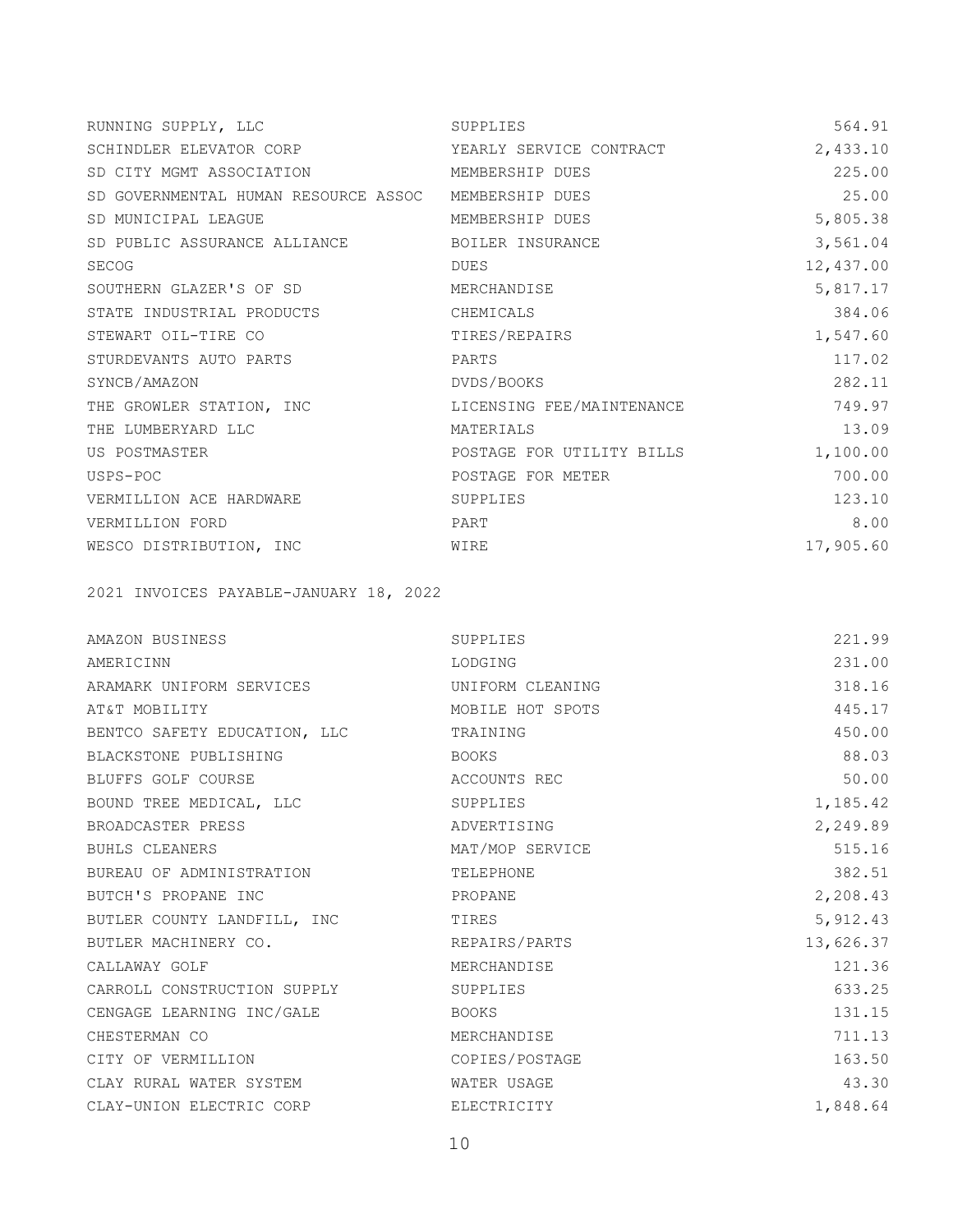| COAST TO COAST SOLUTIONS           | COLORING TOTES                 | 283.68     |
|------------------------------------|--------------------------------|------------|
| COLONIAL LIFE ACC INS.             | INSURANCE                      | 1,565.27   |
| CORY MOORE                         | REIMBURSEMENT                  | 234.29     |
| DAKOTA BEVERAGE                    | MERCHANDISE                    | 858.05     |
| DAKOTA PC WAREHOUSE                | TELEVISION                     | 299.99     |
| DELTA DENTAL PLAN                  | INSURANCE                      | 75.48      |
| DEMCO                              | SUPPLIES                       | 2,961.22   |
| ECHO ELECTRIC SUPPLY               | SUPPLIES                       | 954.68     |
| ELECTRIC PUMP, INC                 | PARTS                          | 417.43     |
| EUROFINS ENVIRONMENT TESTING       | TESTING                        | 2,456.50   |
| FASTENAL COMPANY                   | ORGANIZERS/FASTENERS           | 616.34     |
| FEDEX.                             | SHIPPING                       | 15.26      |
| FINDAWAY WORLD LLC                 | BOOKS                          | 249.96     |
| GPULSE PLUMBING, HEATING & COOLING | REPAIRS                        | 1,192.84   |
| GREGG PETERS                       | MANAGERS PROFIT                | 47, 152.05 |
| HEIMAN FIRE EQUIPMENT              | REPAIRS                        | 3,085.12   |
| HELMS & ASSOCIATES                 | PROFESSIONAL SERVICES          | 464.51     |
| HY VEE FOOD STORE                  | SUPPLIES                       | 5.45       |
| INGRAM                             | <b>BOOKS</b>                   | 906.40     |
| ISTATE TRUCK CENTER                | BATTERY                        | 196.14     |
| JACKS UNIFORM & EQPT               | STINGER SPIKE SYSTEM           | 517.24     |
| JOHNSEN HEATING & COOLING          | REPAIRS                        | 468.78     |
| JOHNSON BROTHERS OF SD             | MERCHANDISE                    | 11,260.48  |
| JONES FOOD CENTER                  | SUPPLIES                       | 99.69      |
| JONG SUNG YOON                     | WATER HEATER REBATE            | 150.00     |
| K & M TIRE                         | REPAIRS                        | 1,658.82   |
| KAIROI, INC                        | WEBSITE HOSTING/MAINTENANCE    | 350.00     |
| KANOPY INC                         | PPU PROGRAM                    | 2,046.00   |
| LESSMAN ELEC. SUPPLY CO            | PARTS                          | 117.30     |
| LOCATORS AND SUPPLIES, INC         | SUPPLIES                       | 448.00     |
| LOFFLER                            | COPIER CONTRACT/COPIES         | 262.96     |
| LONGS PROPANE INC                  | PROPANE                        | 60.00      |
| LOREN FISCHER DISPOSAL             | HAUL CARDBOARD                 | 1,250.00   |
| MATHESON TRI-GAS, INC              | MEDICAL OXYGEN/CYLINDER RENTAL | 713.48     |
| MATTER LAW OFFICE, PROF LLC        | PROFESSIONAL SERVICES          | 1,917.90   |
| MEDICAL WASTE TRANSPORT, INC       | HAUL MEDICAL WASTE             | 262.35     |
| MICRO MARKETING LLC                | BOOK                           | 40.00      |
| MIDAMERICAN                        | GAS USAGE                      | 20,933.63  |
| MIDWEST ALARM CO                   | ALARM MONITORING               | 88.50      |
| MOTOROLA INC                       | RADIOS/CARRYING CASES/SPEAKERS | 10,757.19  |
| MURPHS APPLIANCE & TV INC          | REPAIRS                        | 50.00      |
| MURPHY TRACTOR & EQUIPMENT         | REPAIRS                        | 592.98     |
| NCL OF WISCONSIN, INC              | SUPPLIES                       | 52.32      |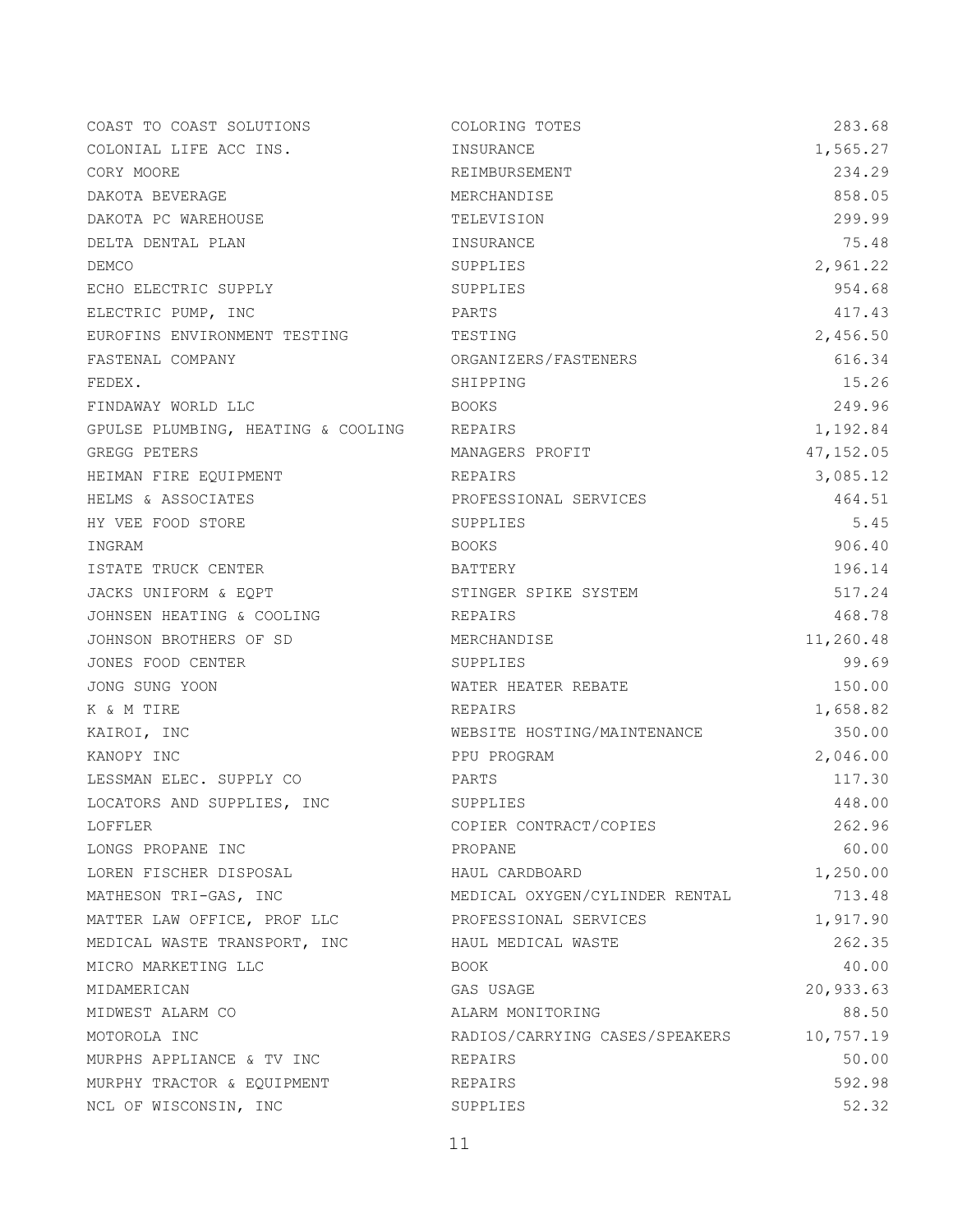| NEBRASKA JOURNAL-LEADER                             | ADVERTISING                  | 34.95     |
|-----------------------------------------------------|------------------------------|-----------|
| NEBRASKA SALT & GRAIN CO                            | ICE CONTROL SALT             | 3,545.77  |
| NETSYS+                                             | MICROSOFT BUSINESS 365       | 18,983.25 |
| O'REILLY AUTO PARTS                                 | PARTS                        | 76.27     |
| OLSON SOD FARMS                                     | SEED                         | 440.00    |
| OVERDRIVE INC                                       | EBOOKS/AUDIO BOOKS           | 3,000.00  |
| PCC, INC                                            | COMMISSION                   | 3,292.92  |
| PHELPS                                              | WORK SHIRTS                  | 577.49    |
| POMPS TIRE SERVICE, INC.                            | TIRES                        | 5,200.00  |
| PRESSING MATTERS                                    | SUPPLIES                     | 342.00    |
| PRESTO-X-COMPANY                                    | INSPECTION/TREATMENT         | 69.00     |
| RIVERSIDE HYDRAULICS & LAB                          | PARTS                        | 123.88    |
| RIVERSIDE TECHNOLOGIES, INC                         | MONITORS                     | 330.00    |
| ROTOLOK VALVES INC                                  | REPAIRS                      | 1,918.47  |
| RUNNING SUPPLY, LLC                                 | SUPPLIES                     | 1,046.18  |
| SANFORD HEALTH OCCUPATIONAL MEDICINE                | TESTING                      | 1,231.00  |
| SANFORD USD MEDICAL CENTER                          | SUPPLIES                     | 151.96    |
| SANITATION PRODUCTS INC                             | REPAIRS                      | 818.53    |
| SD DENR                                             | LANDFILL OPERATIONS FEE      | 3,085.24  |
| SD DEPT OF TRANSPORTATION                           | BIKE PATH-BROADWAY           | 692.72    |
| SD REDBOOK FUND                                     | SUBSCRIPTIONS                | 150.00    |
| SOUTHERN GLAZER'S OF SD                             | MERCHANDISE                  | 3,915.08  |
| SPECIAL T'S AND MORE                                | WORK SHIRTS EMBROIDERY       | 328.00    |
| STAPLES BUSINESS CREDIT                             | SUPPLIES                     | 712.71    |
| STERN OIL CO.                                       | FUEL                         | 6,308.43  |
| STEWART OIL-TIRE CO                                 | PARTS                        | 535.95    |
| STOREY KENWORTHY/MATT PARROT                        | YEAR END TAX FORMS           | 345.07    |
| STUART C. IRBY CO.                                  | SUPPLIES                     | 44.50     |
| STURDEVANTS AUTO PARTS                              | PARTS                        | 651.68    |
| SYNCB/AMAZON                                        | BOOKS/DVDS/SUPPLIES          | 675.88    |
| TASTE OF HOME BOOKS                                 | BOOK                         | 10.00     |
| TELEFLEX LLC                                        | SUPPLIES                     | 562.50    |
| TITAN MACHINE-PRODUCTIVITY                          | FILTERS                      | 217.00    |
| TITLEIST-ACUSHNET COMPANY                           | MERCHANDISE                  | 93.69     |
| TODDS ELECTRIC SERVICE                              | PROFESSIONAL SERVICES        | 490.62    |
| TRACTOR SUPPLY CREDIT PLAN                          | SUPPLIES                     | 54.98     |
| TRITECH SOFTWARE SYSTEMS                            | MAINTENANCE FEE              | 1,260.00  |
| TYLER TRAGESER                                      | SAFETY GLASSES REIMBURSEMENT | 150.00    |
| UNITED PARCEL SERVICE                               | SHIPPING                     | 6.44      |
| UNITED WAY                                          | CONTRIBUTIONS                | 291.25    |
| USD SPEECH, LANGUAGE & HEARING CENTER AUDIO TESTING |                              | 150.00    |
| UTILITY EQUIPMENT CO.                               | WATER METERS                 | 14,040.00 |
| VANTEK COMMUNICATIONS, INC                          | REPAIRS                      | 216.25    |